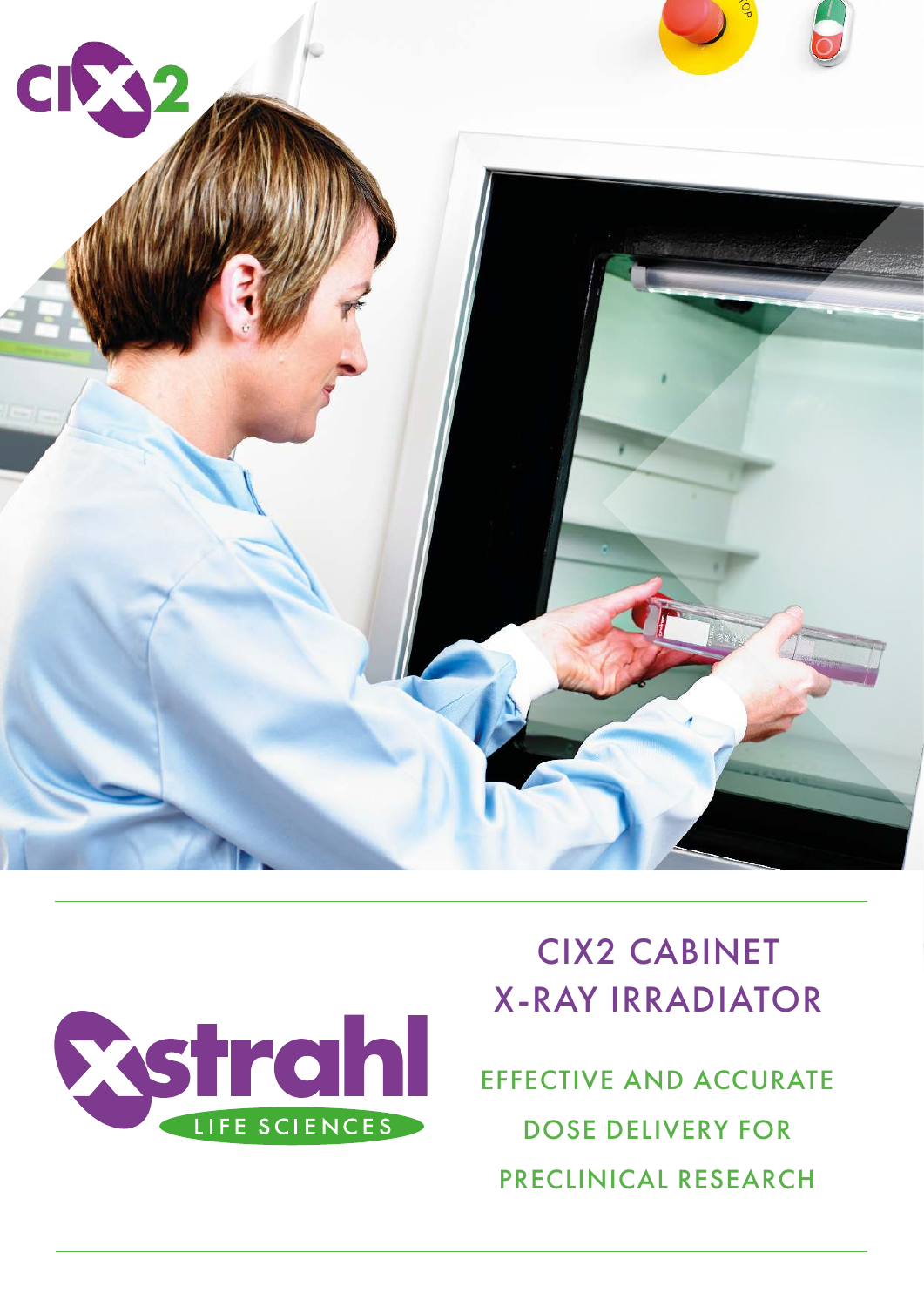

# Xstrahl's CIX Series cabinet irradiators are free-standing, self-contained X-ray irradiators, designed to facilitate the safe and accurate irradiation of biological samples within a standard laboratory environment.

Fulfilling the requirements of in vitro and in vivo biological research, the CIX2 is a 225kV self-contained cabinet irradiator incorporating the irradiation chamber and system electronics in one enclosure. The intuitive and easy to use software interface allows for multiple user logins, the X-Ray exposures can be programmed and executed automatically. In addition to removing the health and safety burden associated with the use of radioactive sources, the Xstrahl CIX2 provides a simpler, safer and lower cost alternative to radioisotope irradiators.

#### The CIX2 cabinet irradiator consists of:

- 225kV metal ceramic X-ray tube
- Large lead-shielded irradiation chamber
- Movable operator control panel with an intuitive touch screen interface
- Quick-change beam conditioning filters
- Unique vertical movement access door, resulting in a smaller footprint and safe, easy access to specimens
- Full commissioning report

#### Optional Accessories

- Beam flattening filters
- Dosimetry system

#### Research Applications

- In vitro irradiation
- In vivo irradiation
- DNA repair mechanisms
- Tumour micro environment
- Bystander effects
- Normal tissue toxicity
- Low dose radiobiology studies
- Hypoxia research
- Combination therapy studies
- Radioimmunotherapy
- Immunology
- Bone marrow chimeras

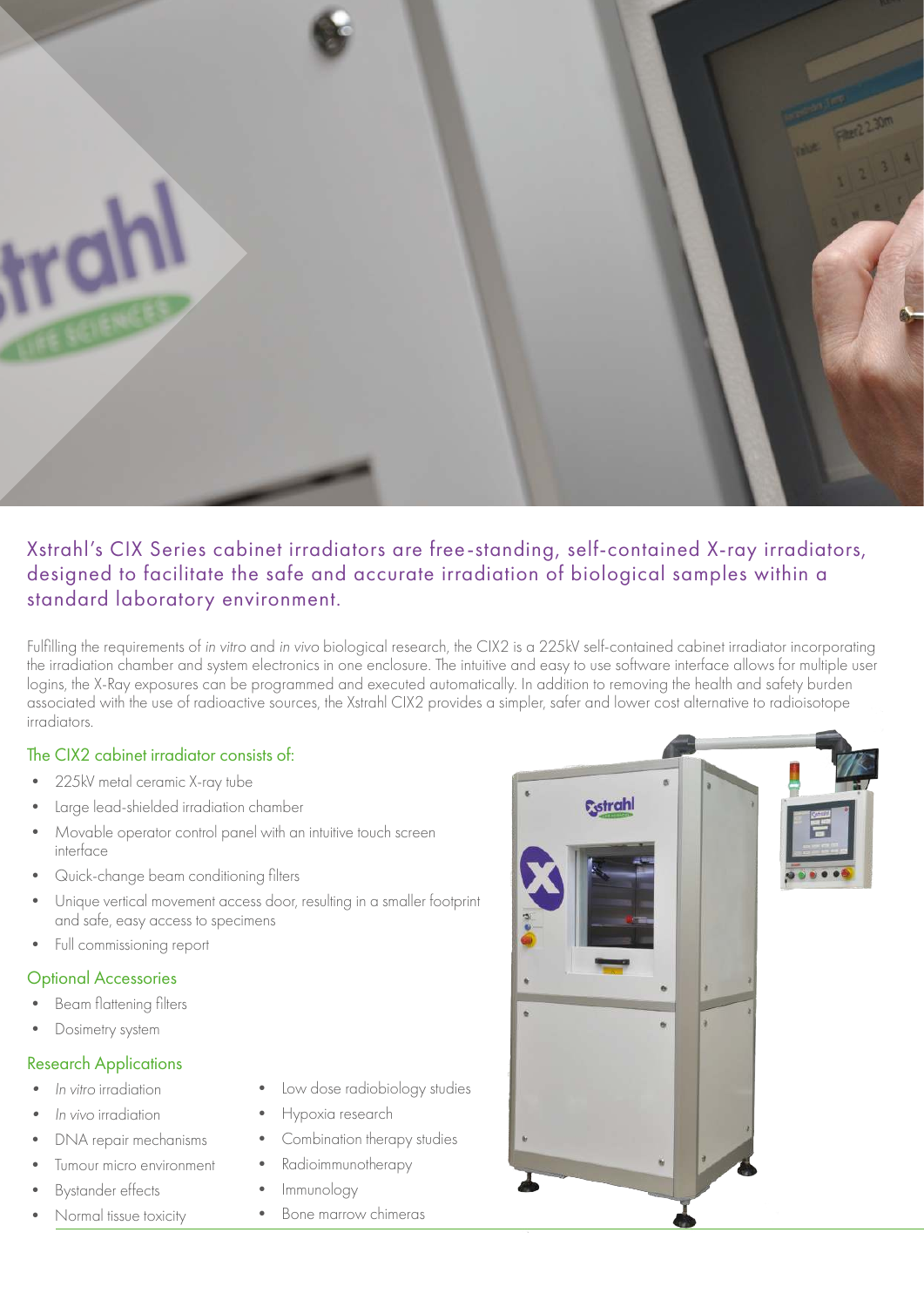

# XSTRAHL ARE SPECIALISTS IN THE SUPPLY OF CABINET IRRADIATORS

## Bespoke Commissioning

Bespoke commissioning of each Xstrahl CIX Series cabinet irradiator based on your experimental needs is conducted by Xstrahl to provide the most accurate and traceable dosimetry for your research.

# Pre-Installation Planning Support

To ensure seamless integration, a qualified Xstrahl engineer will conduct a site survey prior to delivery and installation to establish the service and delivery requirements.

## Comprehensive Warranty

All new Xstrahl CIX Series cabinet irradiators include a comprehensive warranty and service package that covers all parts, labour and travel and includes biannual service visits. Application training and access to technical support, assists users in maximising performance of their system, by reducing unexpected down time and providing comprehensive technical support.

"We have been using an Xstrahl X-ray cabinet for some years for cell culture experiments, and it is one of the most frequently used machines in our lab. In my opinion, the X-ray irradiator is a great tool for the irradiation of cells. The possibility to change the filters quickly and to work with different distances away from the x-ray tube, markedly enlarges the spectrum of experiments that can be performed. The safety aspect is a big advantage."

Postdoctoral Researchers, Ludwig Maximilian University of Munich, Munich, Germany

# Ongoing Support

Xstrahl prides itself on providing best in class customer service with every system. We are proud to provide an unsurpassed level of service, from initial planning through to after sales maintenance and both technical and applications support.

Xstrahl works with you to ensure your system operates effectively and efficiently, minimising down time and maximising performance. From user training to our extensive range of ongoing maintenance and service contracts, the Xstrahl team's comprehensive in-depth knowledge ensures an unrivalled level of technical support, is provided to all users. Our international network of factory trained and clinically experienced engineering teams support hundreds of clinical radiotherapy and research systems worldwide.



Red = 90% max. homogeneity field size Black = Maximum irradiation field size